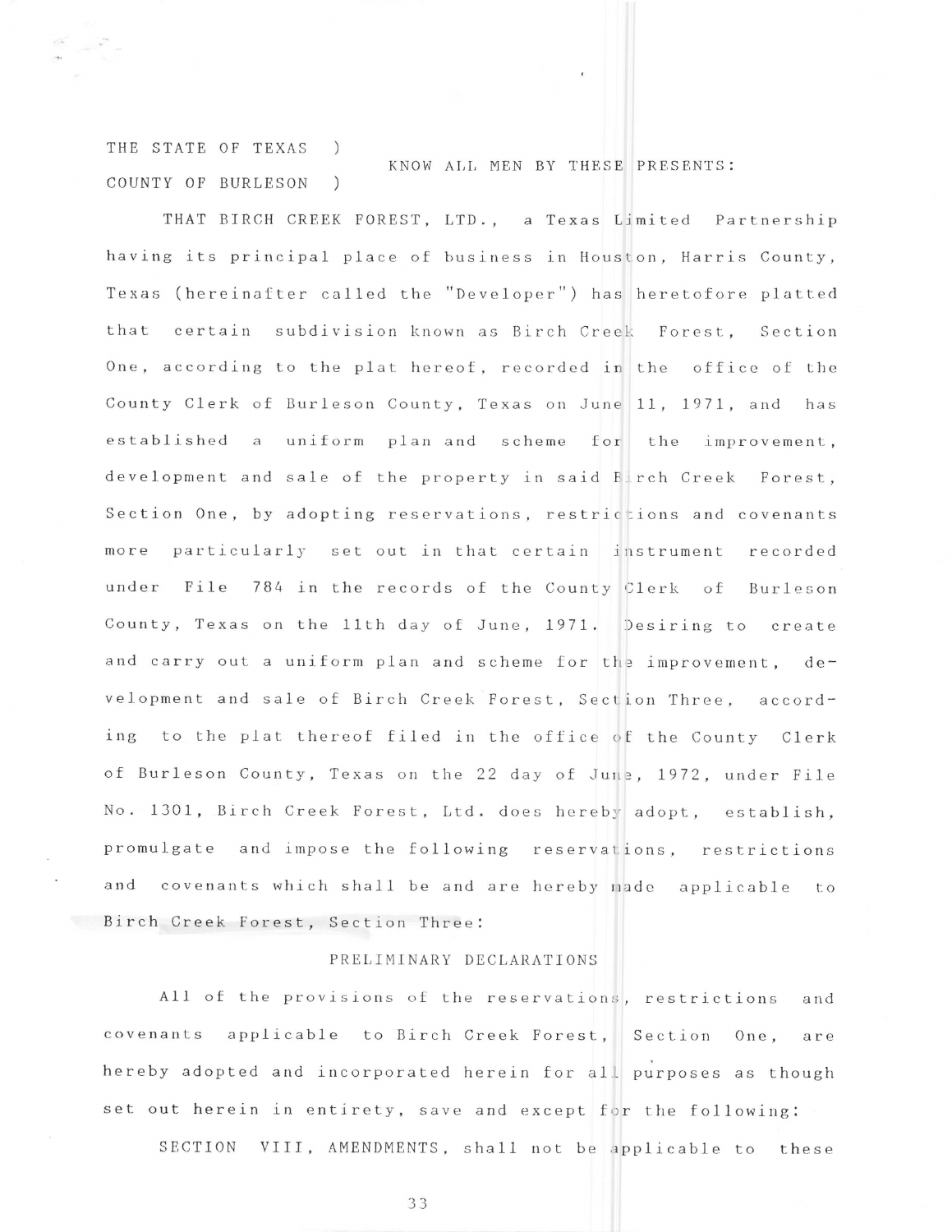restrictions, reservations and covenants as to Birch Creek Forest Section Three. In lieu thereof, these Restrictions, Reservations and Covenants for Birch Creek Forest, Section Three, shall and they hereby provide as follows:

## VIII

## **AMENDMENTS**

 $Unitil$ the Developer has sold Fifty per cent (50%) of the lots in this Section Three, Developer expressly reserves the sole and exclusive right and privilege to amend, modify or annul any of the restrictive covenants herein contained so long as any such changes in the sole judgment of the Developer are for the purposes of improving or enhancing Section Three or any lot  $or$  $lots$ situated therein. After the Developer has sold Fifty per (50%) of the lots in this Section Three, any or all of cent the covenants herein may be annulled, amended or modified at any time by the recommendation of the Developer or the Committee. and ratified by a vote of two-thirds of the lot owners in the Subdivision. All such lot owners shall be given thirty (30) days' notice in writing of any proposed amendment before same is adopted. There shall be no annulment, amendment or modification of these covenants without the prior recommendation of the Developer of Committee.

SECTION X, ROAD CONSTRUCTION, is amended as follows: Sixty (60) foot right of way is reduced to fifty (50) feet with essentially the same type of road construction to be placed except for possible substitution of other materials for 6" compacted iron ore gravel and the resultant changes in ditches.

BIRCH CREEK FOREST, LTD.

34